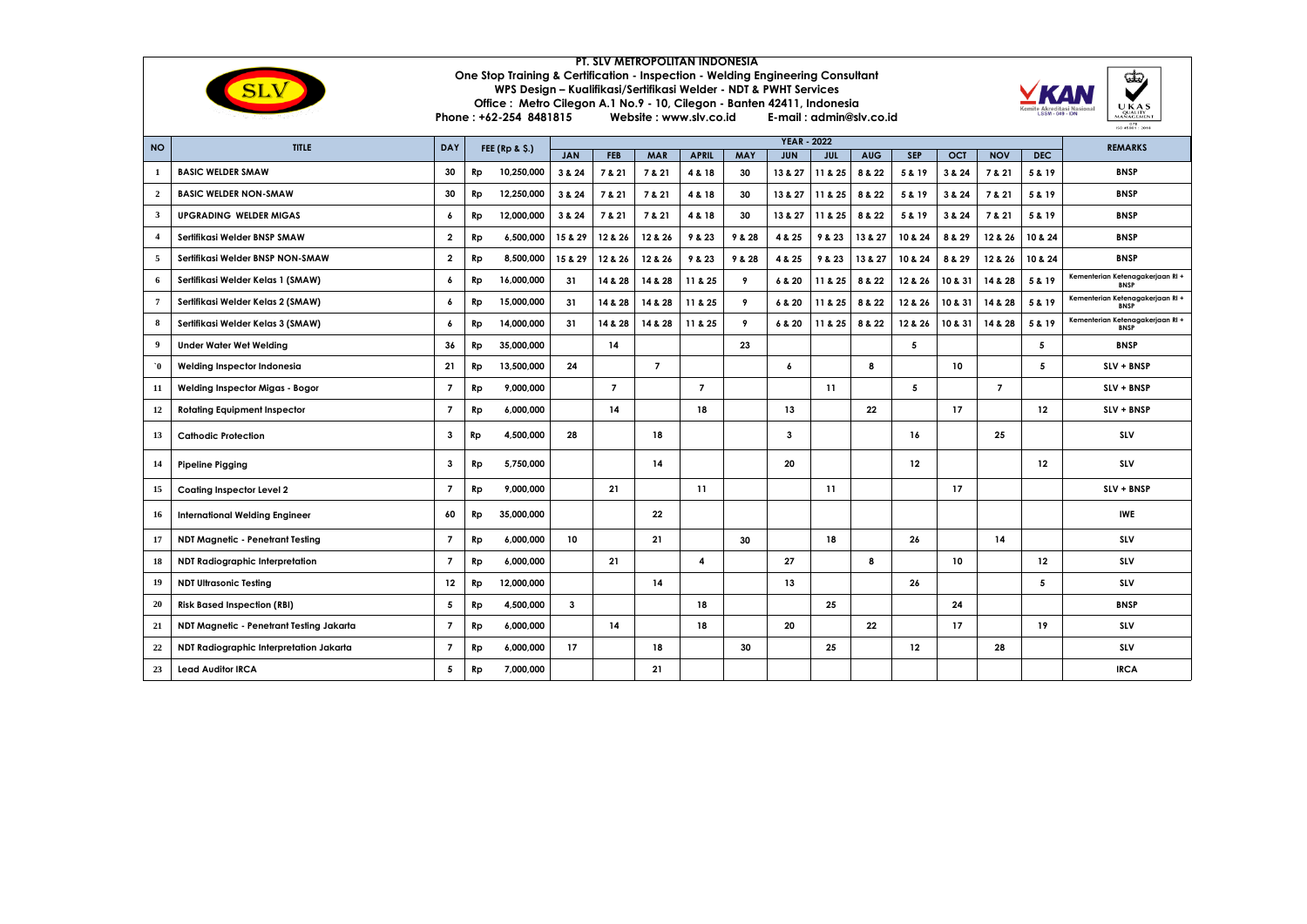| PT. SLV METROPOLITAN INDONESIA<br>ಯ<br>One Stop Training & Certification - Inspection - Welding Engineering Consultant<br>WPS Design - Kualifikasi/Sertifikasi Welder - NDT & PWHT Services<br>UKAS<br>Office: Metro Cilegon A.1 No.9 - 10, Cilegon - Banten 42411, Indonesia<br>Phone: +62-254 8481815<br>Website: www.slv.co.id<br>E-mail: admin@slv.co.id<br>078<br>150 + 5001 : 5018 |                                                |                         |    |                   |              |                |                          |              |            |                    |                |            |            |              |                |         |                                |
|------------------------------------------------------------------------------------------------------------------------------------------------------------------------------------------------------------------------------------------------------------------------------------------------------------------------------------------------------------------------------------------|------------------------------------------------|-------------------------|----|-------------------|--------------|----------------|--------------------------|--------------|------------|--------------------|----------------|------------|------------|--------------|----------------|---------|--------------------------------|
|                                                                                                                                                                                                                                                                                                                                                                                          | TITLE                                          | DAY                     |    |                   |              |                |                          |              |            | <b>YEAR - 2022</b> |                |            |            |              |                |         | <b>REMARKS</b>                 |
| <b>NO</b>                                                                                                                                                                                                                                                                                                                                                                                |                                                |                         |    | FEE ( $Rp & S.$ ) | <b>JAN</b>   | <b>FEB</b>     | <b>MAR</b>               | <b>APRIL</b> | <b>MAY</b> | <b>JUN</b>         | <b>JUL</b>     | <b>AUG</b> | <b>SEP</b> | <b>OCT</b>   | <b>NOV</b>     | DEC.    |                                |
| 24                                                                                                                                                                                                                                                                                                                                                                                       | Pengawas Operasional Pertama (POP)             | $\overline{7}$          | Rp | 5,800,000         |              |                | 21                       |              |            | 13                 |                |            | 12         |              |                | 5       | <b>BNSP</b>                    |
| 25                                                                                                                                                                                                                                                                                                                                                                                       | Inspektur Tanki Timbun                         | $\overline{7}$          | Rp | 7,500,000         | 17           |                | 11                       |              |            | 20                 |                | 8          |            | 10           |                | 12      | <b>BNSP</b>                    |
| 26                                                                                                                                                                                                                                                                                                                                                                                       | Inspektur Pipa Penyalur                        | 5                       | Rp | 7,500,000         | $\mathbf{3}$ |                | 25                       |              | 30         |                    |                | 22         |            | 24           |                | 19      | <b>BNSP</b>                    |
| 27                                                                                                                                                                                                                                                                                                                                                                                       | <b>Pressure Vessel Inspector</b>               | 5                       | Rp | 7,500,000         |              | 14             |                          | 25           |            |                    | 11             |            |            |              | $\overline{7}$ |         | <b>BNSP</b>                    |
| 28                                                                                                                                                                                                                                                                                                                                                                                       | K3 Migas Pengawas                              | 6                       | Rp | 3,500,000         |              | $\overline{7}$ |                          | 18           |            | 27                 |                | 8          |            | 31           |                | 5       | <b>BNSP</b>                    |
| 29                                                                                                                                                                                                                                                                                                                                                                                       | Ahli K3 Umum                                   | 12                      | Rp | 4,500,000         | 24           |                | 14                       |              |            | $\epsilon$         |                |            | 12         |              | 14             |         | Kementerian Ketenagakerjaan RI |
| 30                                                                                                                                                                                                                                                                                                                                                                                       | Ahli K3 Muda                                   | 4                       | Rp | 3,500,000         |              | 21             |                          | 25           |            |                    | 18             |            |            | $\mathbf{3}$ |                | 12      | <b>BNSP</b>                    |
| 31                                                                                                                                                                                                                                                                                                                                                                                       | <b>QUALITY MANAGEMENT SYSTEM ISO 9001:2015</b> | $\mathbf{2}$            | Rp | 2,250,000         |              |                | 21                       |              |            | 20                 |                |            | 19         |              |                |         | SLV                            |
| 32                                                                                                                                                                                                                                                                                                                                                                                       | Petugas Pengambilan Contoh Air                 | 3                       | Rp | 1,375,000         | 31           |                |                          | 4            |            |                    | 25             |            |            | 31           |                |         | <b>BNSP</b>                    |
| 33                                                                                                                                                                                                                                                                                                                                                                                       | Teknisi K3 Listrik                             | 6                       | Rp | 5,500,000         |              | 14             |                          |              | 30         |                    |                | 22         |            |              | 12             |         | Kementerian Ketenagakerjaan RI |
| 34                                                                                                                                                                                                                                                                                                                                                                                       | Petugas K3 Confined Space Madya                | 3                       | Rp | 5,500,000         |              | 21             |                          | 11           |            |                    | $\overline{4}$ |            |            | 31           |                |         | Kementerian Ketenagakerjaan RI |
| 35                                                                                                                                                                                                                                                                                                                                                                                       | Petugas K3 Confined Space Utama                | 5                       | Rp | 6,500,000         | $\mathbf{3}$ |                | 28                       |              | 23         |                    |                | 29         |            |              | 14             |         | Kementerian Ketenagakerjaan RI |
| 36                                                                                                                                                                                                                                                                                                                                                                                       | Teknisi K3 Bekerja pada ketinggian Tingkat 2   | 3<br>7,000,000<br>Rp    |    |                   | 17           |                | 21                       |              |            | 13                 |                |            | 5          |              |                | 12      | Kementerian Ketenagakerjaan RI |
| 37                                                                                                                                                                                                                                                                                                                                                                                       | <b>Basic Rigger</b>                            | 3                       | Rp | 4,000,000         |              | $\overline{7}$ |                          |              | 30         |                    |                | 22         |            |              | 14             |         | Kementerian Ketenagakerjaan RI |
| 38                                                                                                                                                                                                                                                                                                                                                                                       | Petugas P3K (Basic First Aider)                | 3                       | Rp | 4,000,000         | 31           |                |                          | 25           |            |                    | 18             |            |            | 17           |                |         | Kementerian Ketenagakerjaan RI |
| 39                                                                                                                                                                                                                                                                                                                                                                                       | K3 Kebakaran Kelas D                           | 3                       | Rp | 3,500,000         | 24           |                |                          | 18           |            |                    | 25             |            |            | $\mathbf{3}$ |                |         | Kementerian Ketenagakerjaan RI |
| 40                                                                                                                                                                                                                                                                                                                                                                                       | <b>Operator Scaffolding Sektor Migas</b>       | 4                       | Rp | 4,000,000         |              |                | 14                       |              |            | 13                 |                |            | 12         |              |                | 5       | <b>BNSP</b>                    |
| 41                                                                                                                                                                                                                                                                                                                                                                                       | Teknisi K3 Perancah / Scaffolder               | 4                       | Rp | 4,000,000         |              |                | $\overline{7}$           |              |            | 20                 |                |            | 19         |              |                | 12      | Kementerian Ketenagakerjaan RI |
| 42                                                                                                                                                                                                                                                                                                                                                                                       | <b>Operator Boiler Kelas 1</b>                 | 6                       | Rp | 7,000,000         | 10           |                |                          | 4            |            |                    | 4              |            |            | 31           |                |         | Kementerian Ketenagakerjaan RI |
| 43                                                                                                                                                                                                                                                                                                                                                                                       | <b>Operator Forklift</b>                       | 3                       | Rp | 4,500,000         | 17           |                |                          | 11           |            |                    | 11             |            |            | 24           |                |         | Kementerian Ketenagakerjaan RI |
| 44                                                                                                                                                                                                                                                                                                                                                                                       | <b>Operator Crane</b>                          | 3                       | Rp | 5,500,000         |              | 21             |                          | 25           |            |                    | 18             |            |            |              | $\overline{7}$ |         | Kementerian Ketenagakerjaan RI |
| 45                                                                                                                                                                                                                                                                                                                                                                                       | Kompetensi Pelatihan Jarak Jauh                | 6                       | Rp | 2,350,000         |              |                | $\overline{\phantom{a}}$ |              |            | 6                  |                |            | 5          |              |                | 19      | <b>BNSP</b>                    |
| 46                                                                                                                                                                                                                                                                                                                                                                                       | Uji Kompetensi                                 | $\overline{\mathbf{2}}$ | Rp | 4,500,000         | 10 & 24      | 14 & 21        | 14 & 28                  | 11 & 25      | 30         | 13 & 27            | 11 & 25        | 15 & 29    | 12 & 29    | 17 & 31      | 14 & 28        | 12 & 27 | <b>BNSP</b>                    |
|                                                                                                                                                                                                                                                                                                                                                                                          |                                                |                         |    |                   |              |                |                          |              |            |                    |                |            |            |              |                |         |                                |